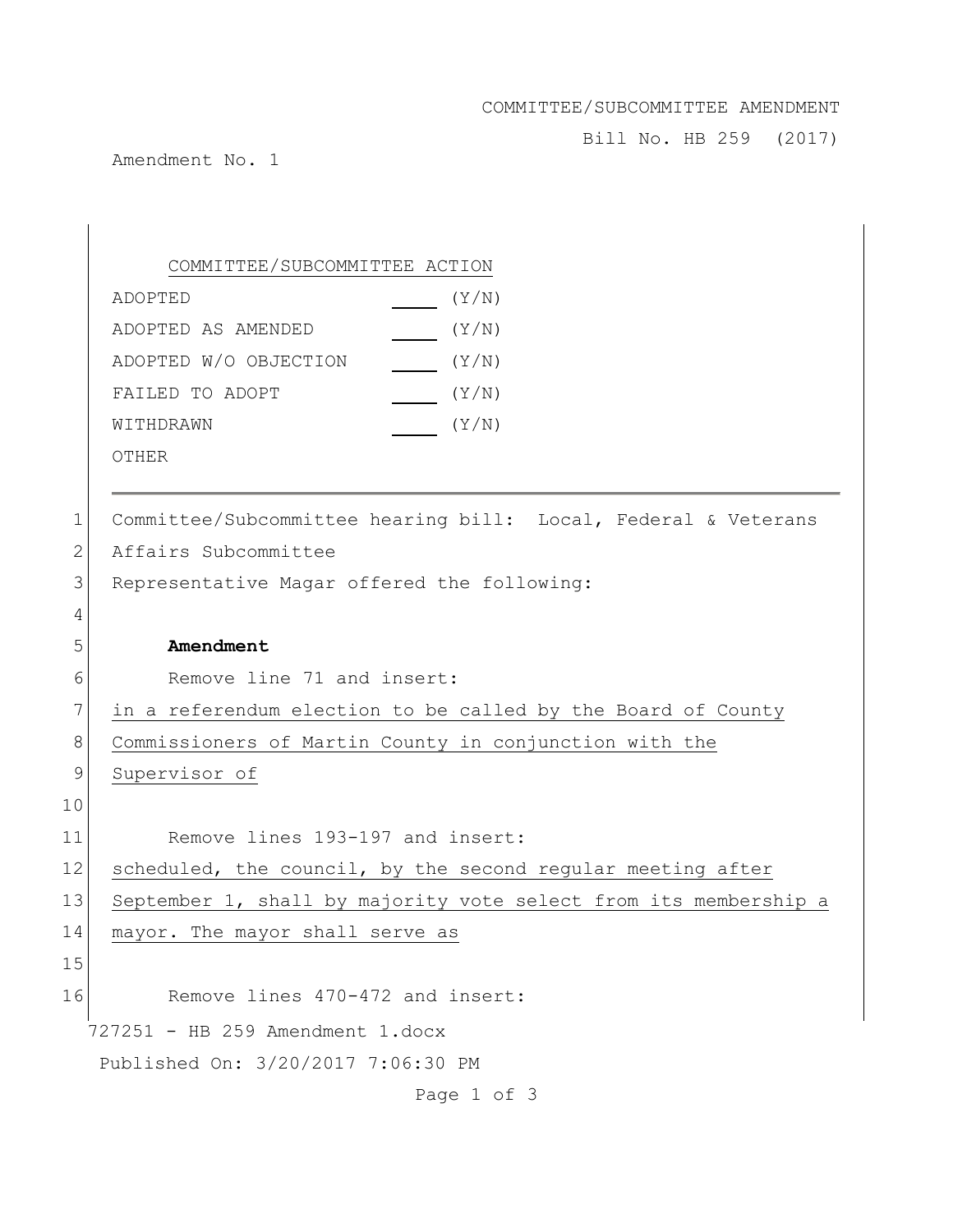## COMMITTEE/SUBCOMMITTEE AMENDMENT

Bill No. HB 259 (2017)

Amendment No. 1

| 17 | held March 13, 2018 and thereafter will be ten weeks prior to    |
|----|------------------------------------------------------------------|
| 18 | the date of the general election on each even-numbered year,     |
| 19 | unless this date is                                              |
| 20 |                                                                  |
| 21 | Remove lines 532-533 and insert:                                 |
| 22 | for by this act shall be held on November 7, 2017, at which time |
| 23 | the following question shall be                                  |
| 24 |                                                                  |
| 25 | Remove lines 543-544 and insert:                                 |
| 26 | conducted by the Supervisor of Elections of Martin County in     |
| 27 | accordance with the Florida Election Code,                       |
| 28 |                                                                  |
| 29 | Remove lines 548-550 and insert:                                 |
| 30 | (a) After the adoption of this charter, the Martin County Board  |
| 31 | of County Commissioners shall call an election to be held March  |
| 32 | 13, 2018, for the election                                       |
| 33 |                                                                  |
| 34 | Remove line 561 and insert:                                      |
| 35 | in January and end at noon on the second Friday in January,      |
| 36 |                                                                  |
| 37 | Remove lines 568-571 and insert:                                 |
| 38 | certification of the election results for the August 2022        |
| 39 | election. The two remaining council members shall each be        |
| 40 | elected to an initial term expiring upon certification of the    |
| 41 | election results for the August 2020 election. Thereafter, all   |
|    | 727251 - HB 259 Amendment 1.docx                                 |
|    | Published On: 3/20/2017 7:06:30 PM                               |
|    | Page 2 of 3                                                      |